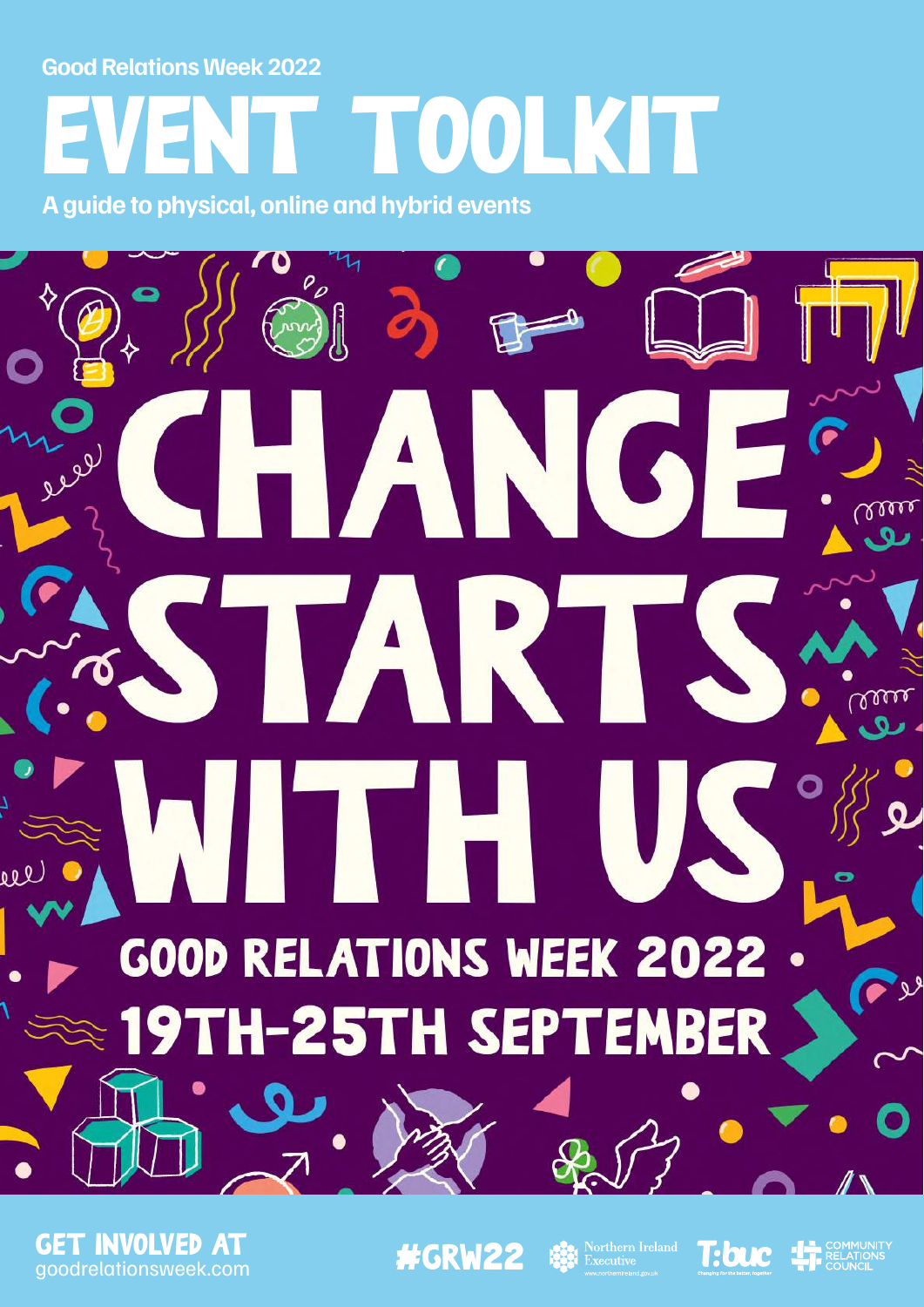### INTRODUCTION 2022 THEME

Good Relations Week 2022 will deliver a positive message that 'Change Starts With Us' as we shine a light on local communities taking action to build a stronger shared society and a more sustainable future.

The Community Relations Council's annual celebration of peace building and cultural diversity work will run from Monday 19th to Sunday 25th September 2022 – and we want as many local groups and organisations as possible to get involved!

We'd really love you to get involved by hosting a physical event, online event, or piece of online content. This could be a workshop, lecture, discussion panel, music or theatre performance, exhibition, archive video or new short film and lots more.

Your involvement and participation will help make Good Relations Week 2022 a success. It's your opportunity to show off your outstanding community relations work. This is your time to shine.

Don't worry if you don't have a fully-fledged idea yet – this event toolkit will provide you with all the inspiration and ideas you need to deliver an impactful physical event, a highly engaging online event or a powerful piece of digital content.

The theme for this year's Good Relations Week 2022 is 'Change Starts With Us' and the celebration will focus on the UN's Sustainable Development Goals to highlight the political, social, economic, and environmental challenges we face as a region.

It will showcase the outstanding good relations efforts of local communities in delivering peace and prosperity to the region. It will also address a wide range of local challenges and concerns, everything from sectarianism and racism to shared spaces, peace-building and cultural diversity.

It will shine a light on good relations activities that address UN Sustainable Development issues such as gender inequality, climate change and the environment, improving individual health and well-being, eradicating poverty, and hunger, and removing barriers to improved education.

The Community Relations Council is encouraging everyone to get involved and your physical or online event and digital content can cover any aspect of good relations work and doesn't have to focus specifically on the UN's [Sustainable Development Goals.](https://sdgs.un.org/#goal_section)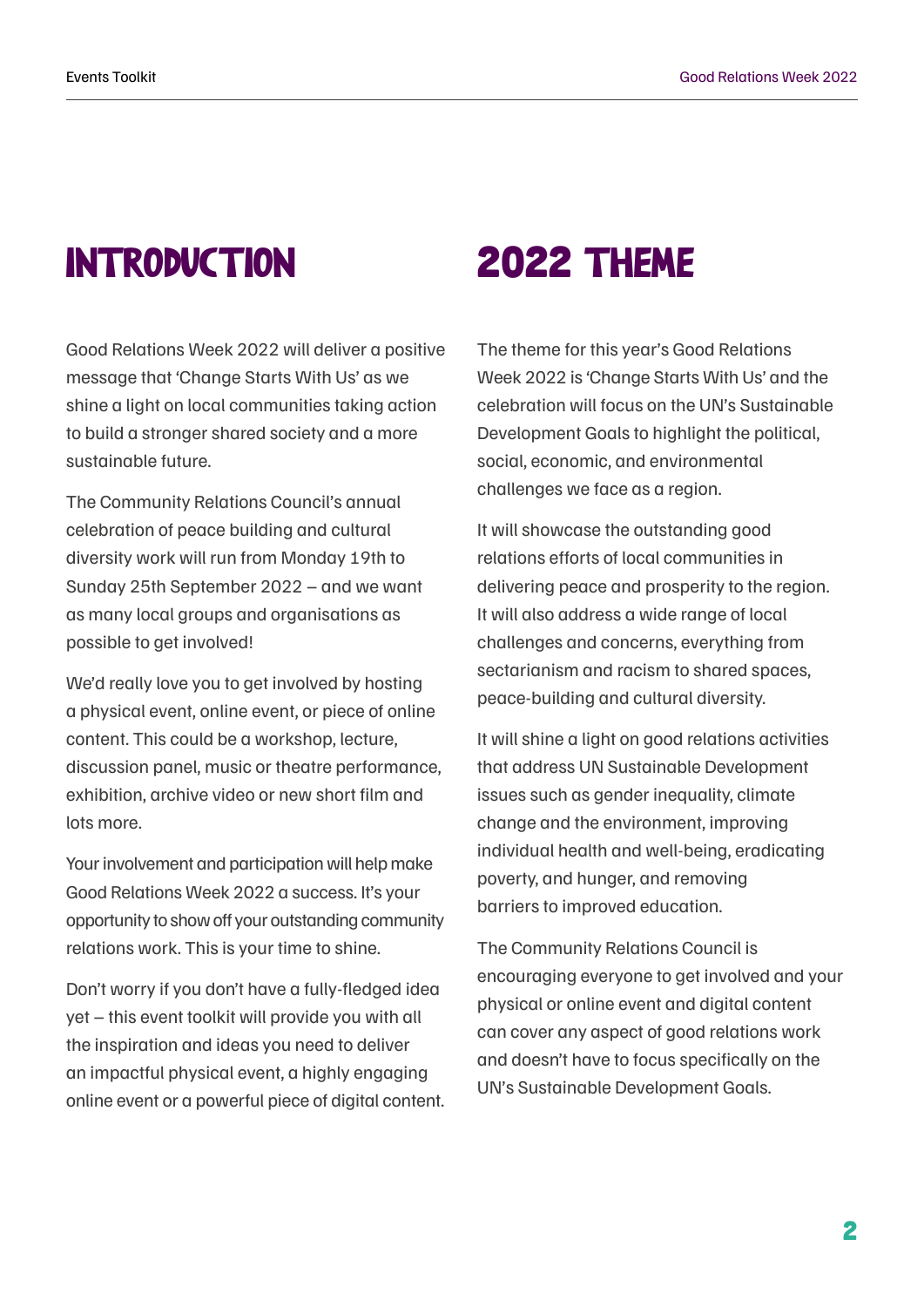### WHAT IS A PHYSICAL EVENT?

A physical event can include a range of activities where people meet up face-to-face for the purpose of celebration, education, marketing or reunion. Events can be classified on the basis of their size, type and context.

**A physical event is Live and in-person and can be documented via photography and video. They can also be streamed live or recorded and hosted via various hosting or social media platforms.**

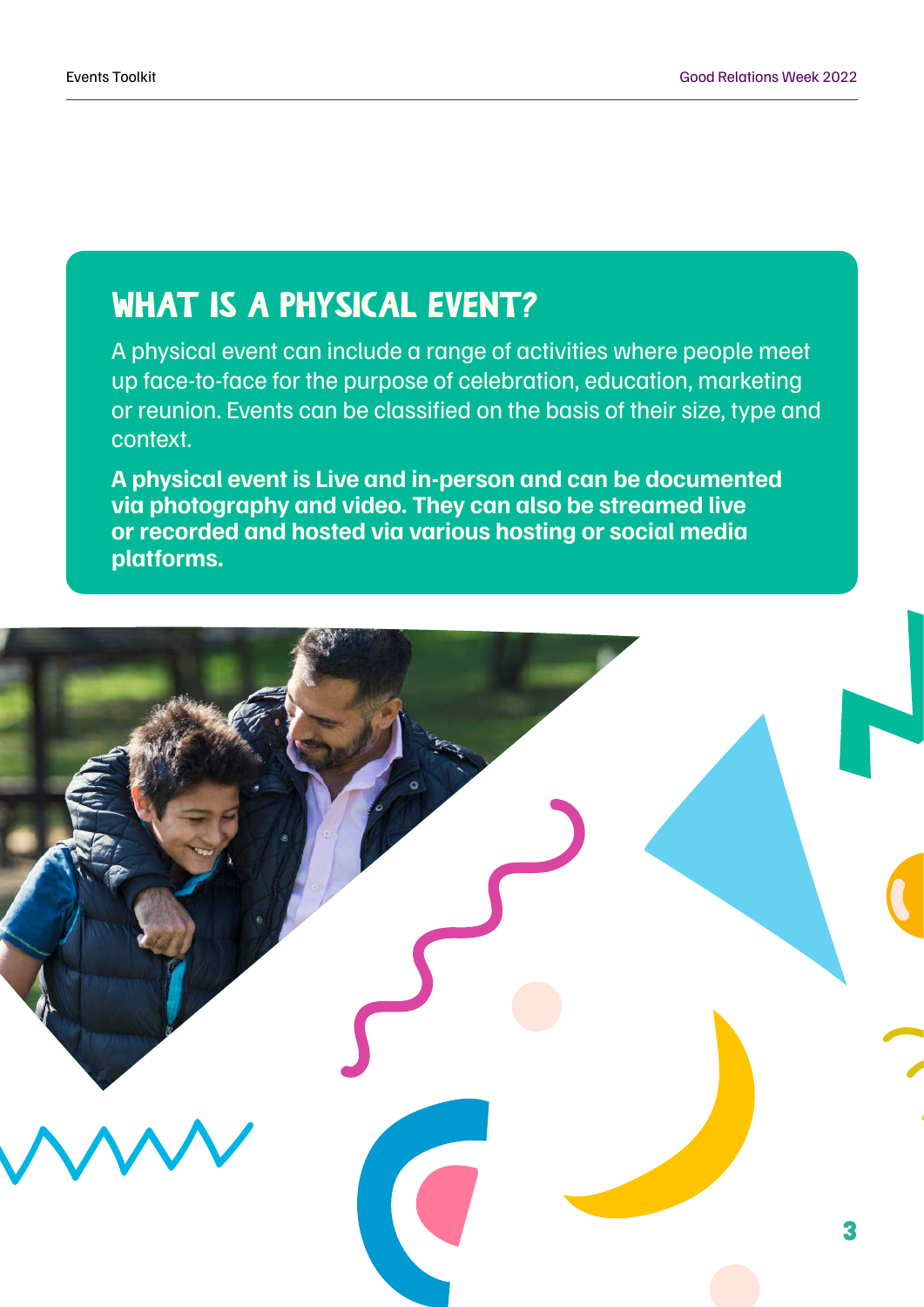### TYPES OF PHYSICAL EVENTS

**Seminar:** A seminar is organised with a specific target audience that engages participants in discussions about the delineated topic.

**Workshop:** A workshop is usually one or more educational lectures that give attendees hands-on experience with the subject matter. Workshop topics or themes are often specific to specialist subjects.

**Conference:** A conference is a face-to-face event that brings together a large group of people with as series of expert speakers presenting on a specialised topic and offer opportunities for networking, roundtables, and panel discussions.

**Exhibition:** An event that is a large public showing or display of art or products which allows a group, organisation or individual to showcase a specific set of skills or quality of a project to the public.

**Tours:** A guided tour by an expert that offers its participants a glimpse of a historic property, landmark or museum.

**Festival:** An organised series of events or performances surrounding the same theme (e.g. music, food, culture or comedy). They can either take place in one space, such as a field or park.

**Live Music Sets & Performing Arts:** A live concert, musical, theatrical performance or dance routine in front of an audience of spectators.

**Sports:** A sporting event can vary in size, impact, and purpose, but all involve sharing a passion and love for different sporting activities and has the power to bring people together for a common aim or purpose.

**Q&A session:** Q&As are a powerful and efficient way to create a more personal experience for your audience, giving them the opportunity to find out more about a certain topic or interact with a high-profile person.

**Fire-side Chat:** An informal, yet structured discussion between a moderator and a guest with a live audience. Its comfortable setting makes it engaging for the audience and uncovers the speaker's personal stories and ideas.

**Awards Ceremony:** A formal occasion at which prizes are given to honour achievements by people or organisation in a particular are of work. Winners will be selected and brought together at a special awards ceremony.

**Storytelling:** Storytelling always involves the presentation of a story—a narrative. Storytelling involves a two-way interaction between a storyteller and the audiences.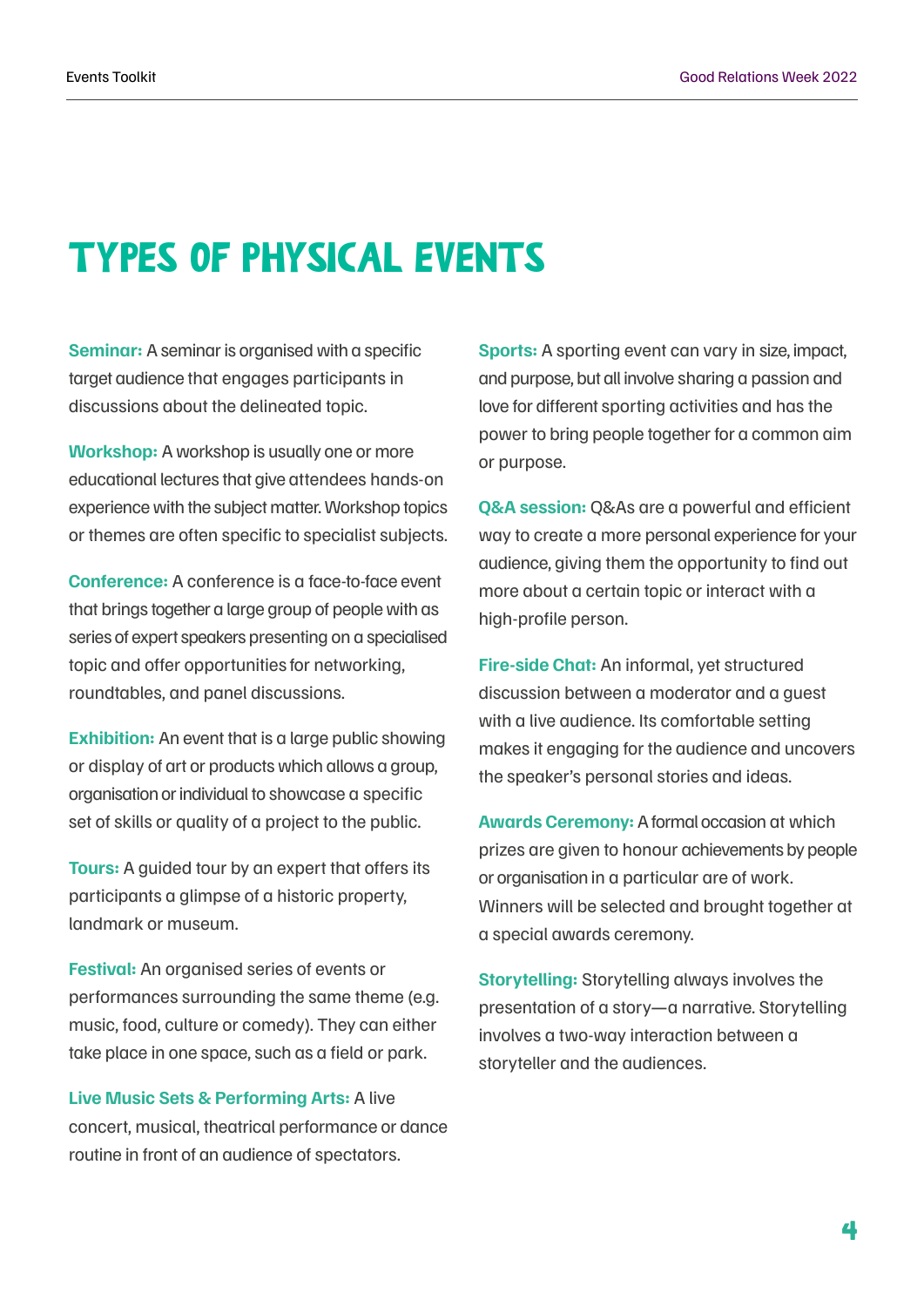## HOW TO DELIVER A PHYSICAL EVENT

Whether your event is going to be small or large, it'll require a lot of work. From establishing an accurate budget, selecting the correct and safe venue to promoting your event, there are a number of components you will need to implement to help make sure you're as prepared as you can be.

### **We have developed a comprehensive checklist to help you stay on the right track.**

**Objective setting:** Establishing your event goals and objectives at the initial stages of planning will make it easier to gauge the success of your event. This will help you to create measurable goals and desired outcomes.

**Develop a risk assessment:** Carrying out an event risk assessment is critical, and it needs to encompass all COVID-19 related risks. It is the event organisers responsibility to ensure a thorough assessment of all the health and safety risks has been implemented.

**Set a budget:** You'll be able to determine how much your event will cost taking into accounts key requirements such as room rental, food and beverages, equipment, health and safety, speaker fees, marketing and insurance. A budget will help to ensure you're making decisions in line with your financial goals.

**Build an events team:** One person might oversee the delivery of a small event, handling many or all of the event planning tasks. However, for large events, it might take an organised team to execute its delivery. Knowing your event team in advance will help make the event process run far more smoothly.

**Select a date and time:** Agreeing the best date and time during Good Relations Week 2022 should come near the top of your event planning priorities. Think about your event's target audience when planning what day of the celebration it should take place and at what time. Try to choose a slot to suit as many of the target audiences as possible.

**Pick the best venue: Your location and venue will** depend on your event type, numbers, and goals. You will need to find a venue that suits your event requirements and has enough space for the planned attendance numbers with social distancing measures. Explore both indoor and outdoor options for hosting your event.

Pick a topic for your event: Giving your event a distinct topic or subject matter, can make it attractive for potential attendees and help encourage them to attend your event. When selecting your topic, ensure to think about your event goals and select a topic that will resonate with as many of your target audiences as possible.

**Plan your event critical path:** A critical path is a detailed breakdown of every single action associated with the delivery of the event (e.g. person responsible, progress and timelines).

**Develop your event running order:** Create a draft schedule of the running order of your event. Turn it into a 'live' document that can be adjusted as more and more event details are confirmed. This will ensure that you have every detail planned and know exactly what should happen on the day of the event.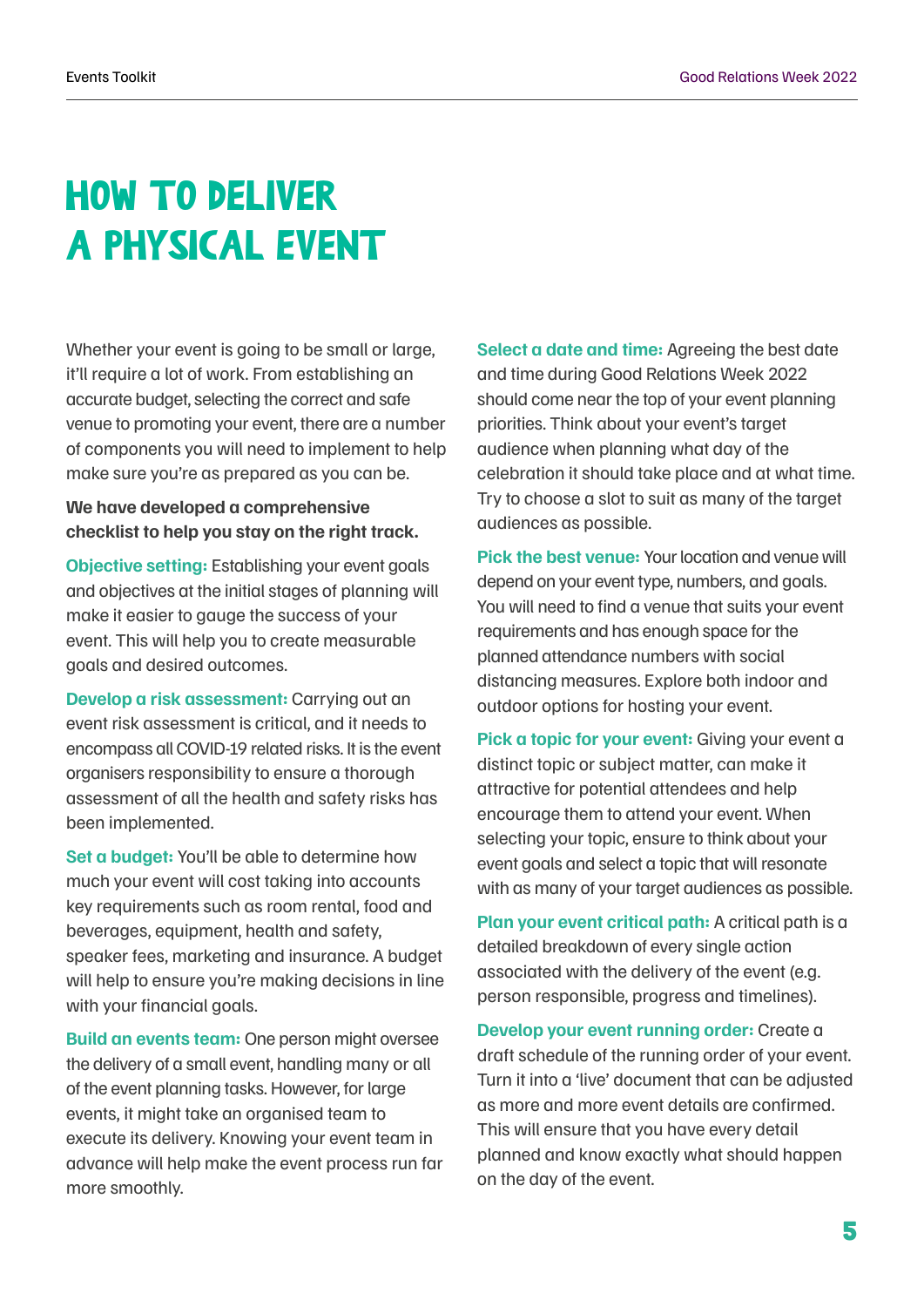### HOW TO DELIVER A PHYSICAL EVENT

**Secure your event speaker/talent:** Research will really help you select a guest speaker or talent that adds value and integrity to your event. A speaker or talent that resonates with your target audiences, as well as your event topic or theme, will help engage your attendees. Once your speakers/talent are identified, maintain an open line of communication to ensure they are briefed on the event.

#### **Create a marketing & promotional plan:**

A marketing and promotion plan gives you the opportunity to spread the word about your event and create excitement. There are a variety of different methods to market your event – social media and online advertising to a website, public relations and emails.

**Determine your evaluation model:** You need to determine how the success of your event will be measured. This should be linked to your goals and objectives (e.g. attendance levels, feedback from your attendees).

**Make a contingency plan:** There's always a chance that things may change in the build-up to your event no matter how well an event is organised. It is imperative to stay organised by having a back-up plan for all eventualities.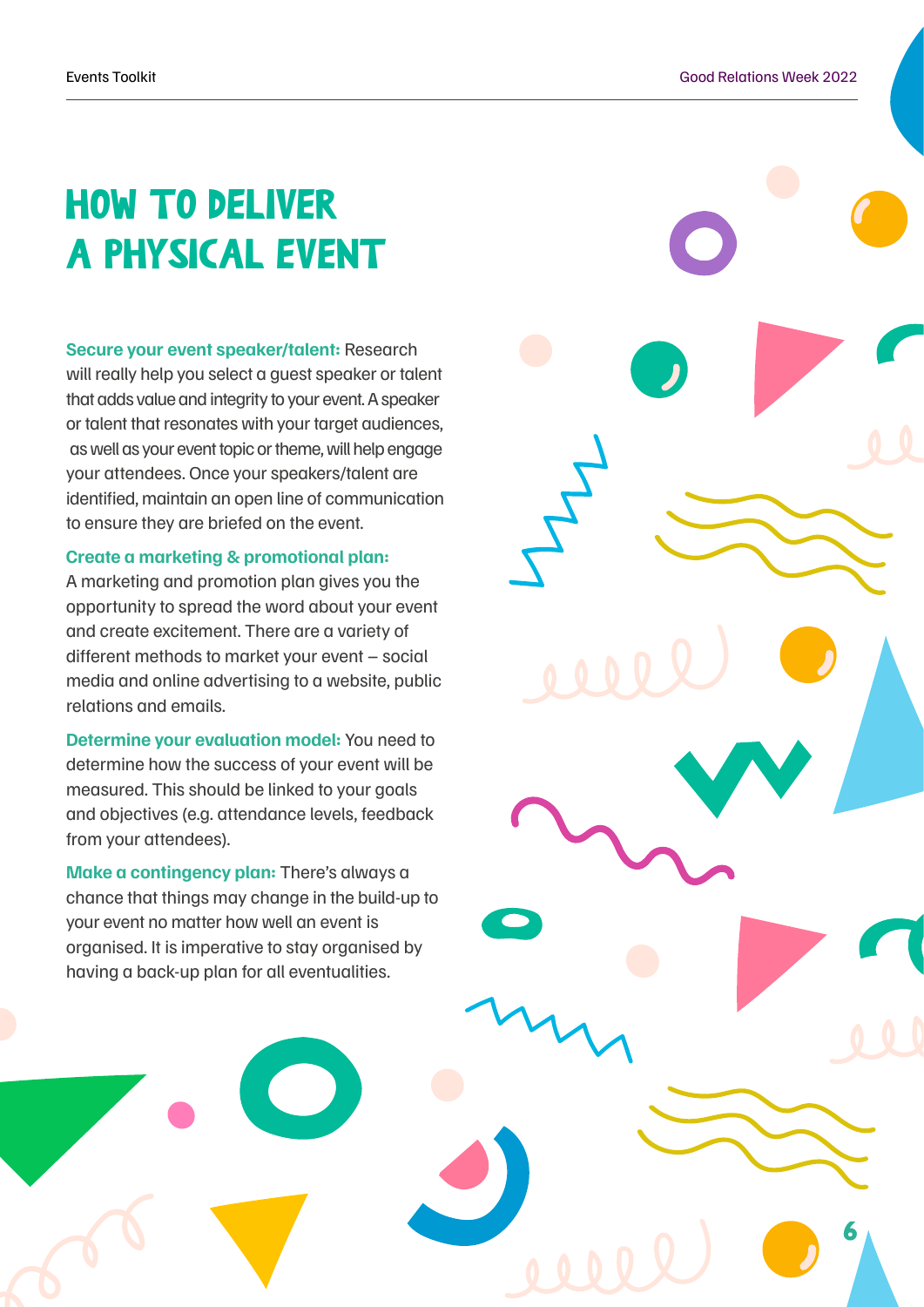### VIRTUAL EVENT OR DIGITAL CONTENT

Will a Virtual Event or a piece of Digital Content best demonstrate your outstanding good relations work?



### WHAT IS A VIRTUAL EVENT?

A virtual event allows creators or presenters to interact with event attendees in a web-based virtual environment from the comfort of their own home.

**A virtual event can be streamed live via a range of virtual event platforms or recorded and hosted via various hosting or social media platforms.**



### WHAT IS DIGITAL CONTENT?

A piece of digital content can come in many forms, from text, audio and videos files, to graphics, animations, and images to convey a message to a specific audience.

**Digital content is pre-recorded or created and hosted via various hosting or social media platforms.**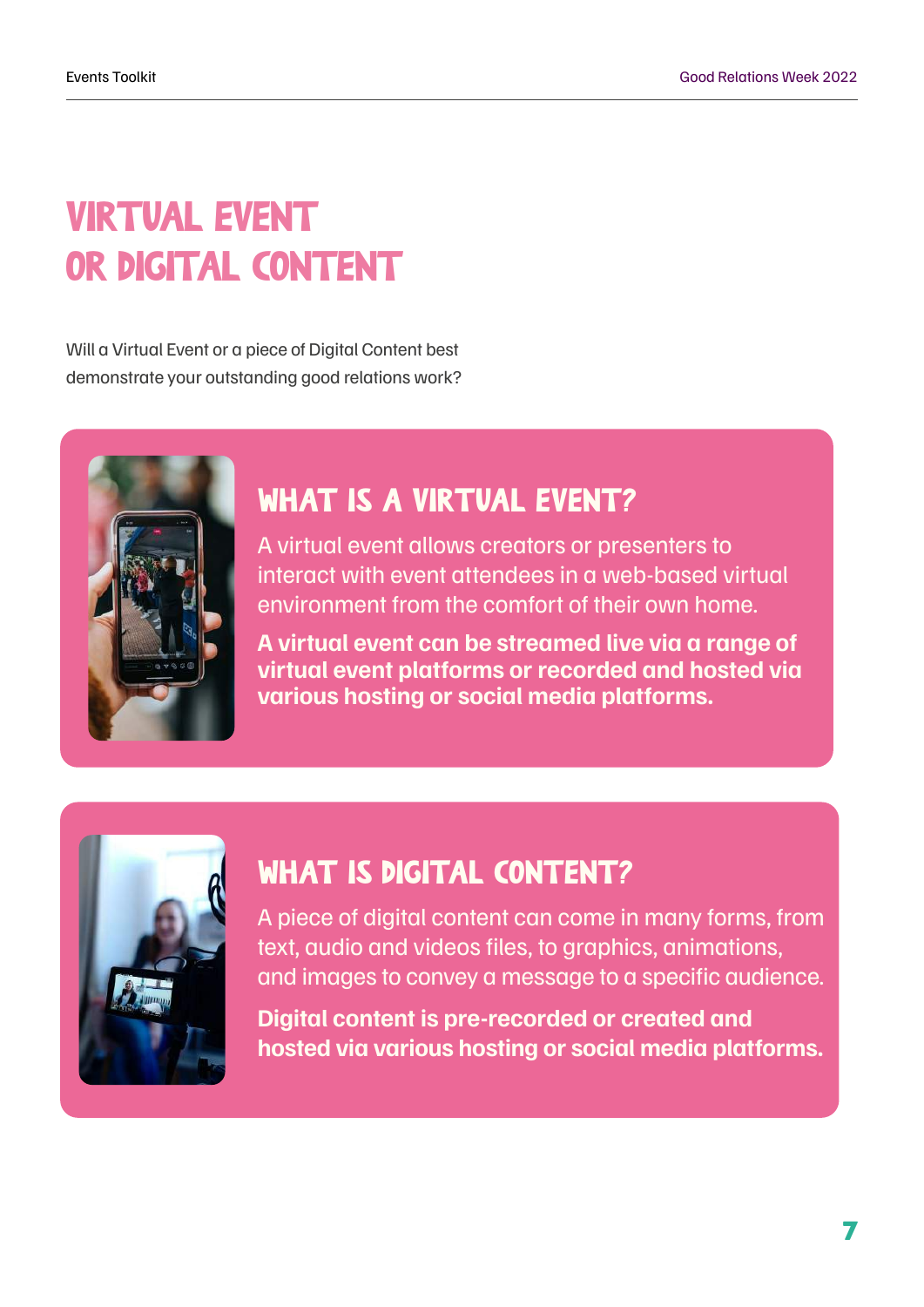### TYPES OF VIRTUAL EVENTS OR DIGITAL CONTENT

Virtual events and creative digital content are a dynamic, compelling and effective way to reach a new virtual audience.

If you are still trying to decide the best virtual format to showcase your outstanding good relations efforts – here is a list we've put together that will help you nail that perfect idea.

This might be an online workshop, a Zoom lecture or panel discussion, a collaborative podcast, a virtual musical or dance performance, online storytelling, a work of individual or community art or craft or a photography exhibition capturing the here and now of your community, or your vision for the future.

If you have archive material, it could be a compilation video of film footage, photography, or interviews.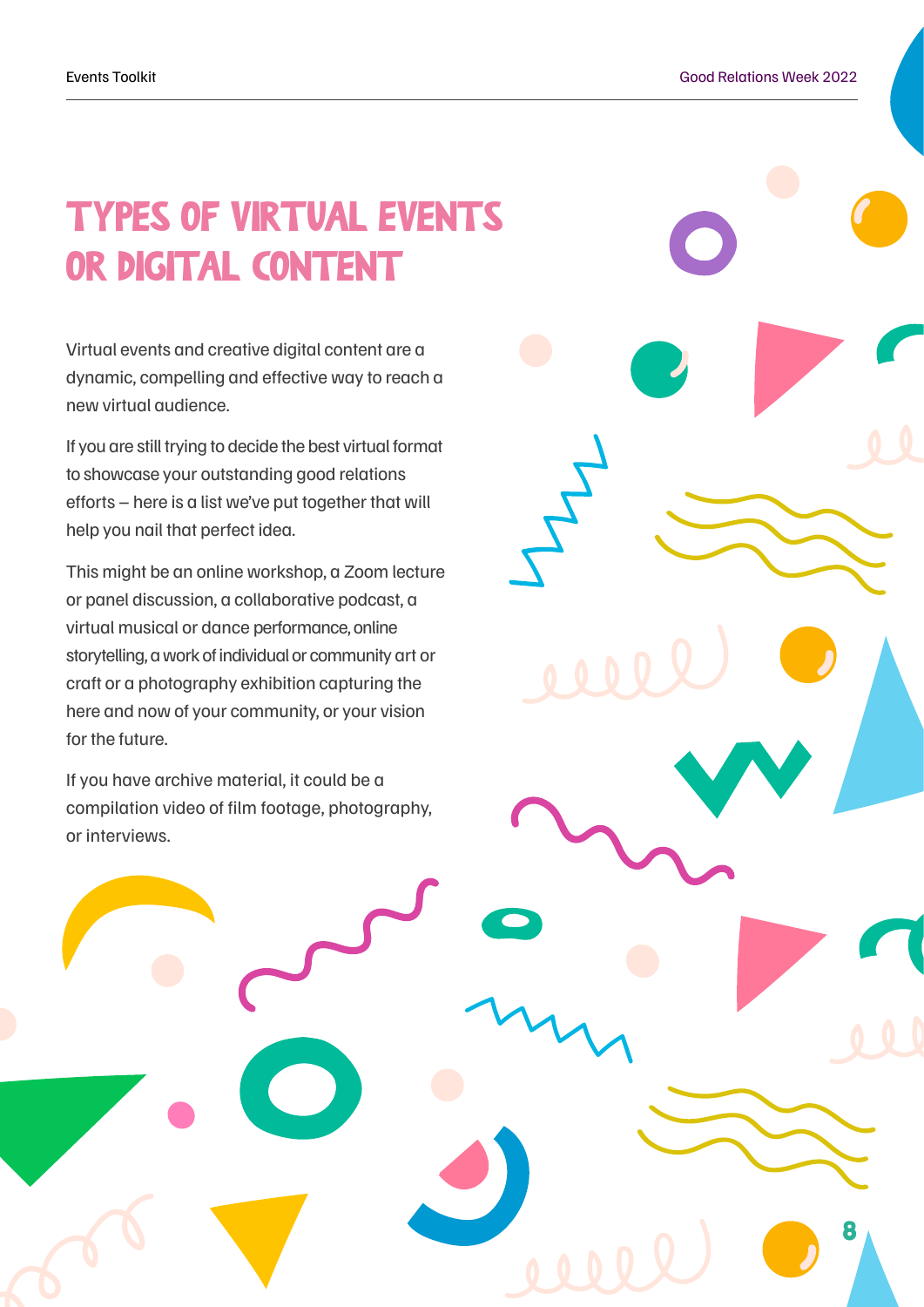### TYPES OF VIRTUAL EVENTS OR DIGITAL CONTENT

**Webinar:** A webinar is an engaging online event where a speaker, or small group of speakers, deliver a presentation to a large audience who participate by submitting questions, responding to polls and using other available interactive tools.

**Online Training / Workshops:** An online session that allows participants to learn a skill or complete a course. The trainer can interact with attendees, solve queries, answer questions and share content.

**Virtual Conference:** A conference is an interactive online event that brings together a group of people with expert speakers presenting on a specific topic.

**Podcast:** A podcast is an audio programme focused on a particular topic or theme that you can listen to in the car, at work or at home.

**Live Music Sets & Performing Arts:** A live or pre-recorded concert, musical, theatrical performance or dance routine shared with audiences from the comfort of their home

**Virtual Q&A session:** Virtual Q&As are a powerful and efficient way to create a more personal experience for your audience, giving them the opportunity to find out more about a certain topic or interact with a high-profile person.

**Fire-side Chat:** An informal, yet structured discussion between a moderator and a guest. Its comfortable setting makes it engaging for the audience and uncovers the speaker's personal stories and ideas.

**Virtual Exhibition:** A virtual exhibition of art, craft or photography that would provide viewers with a curated insight or commentary on the work of the artists.

**Case Study Compilation Videos:** A piece of video content edited from case study examples used to help audiences see how past projects were delivered, in an authentic, engaging and captivating way.

**Archive Compilation Videos:** A piece of video content edited from previously released or archive footage, but compiled in a new order of appearance and combined with new commentary.

**Blogs:** An online journal or platform that allows a writer or group of writers share their views on an individual subject.

**Virtual Tours:** A guided video tour that offers its audience a glimpse of a historic property, landmark or museum. The location is filmed and narrated by an expert moving throughout the location.

**Digital Storytelling:** Online Storytelling help us engage and captivate audiences by combining a mixture of text, visuals, interactive animation, video and audio to tell a personal story or communicate your message.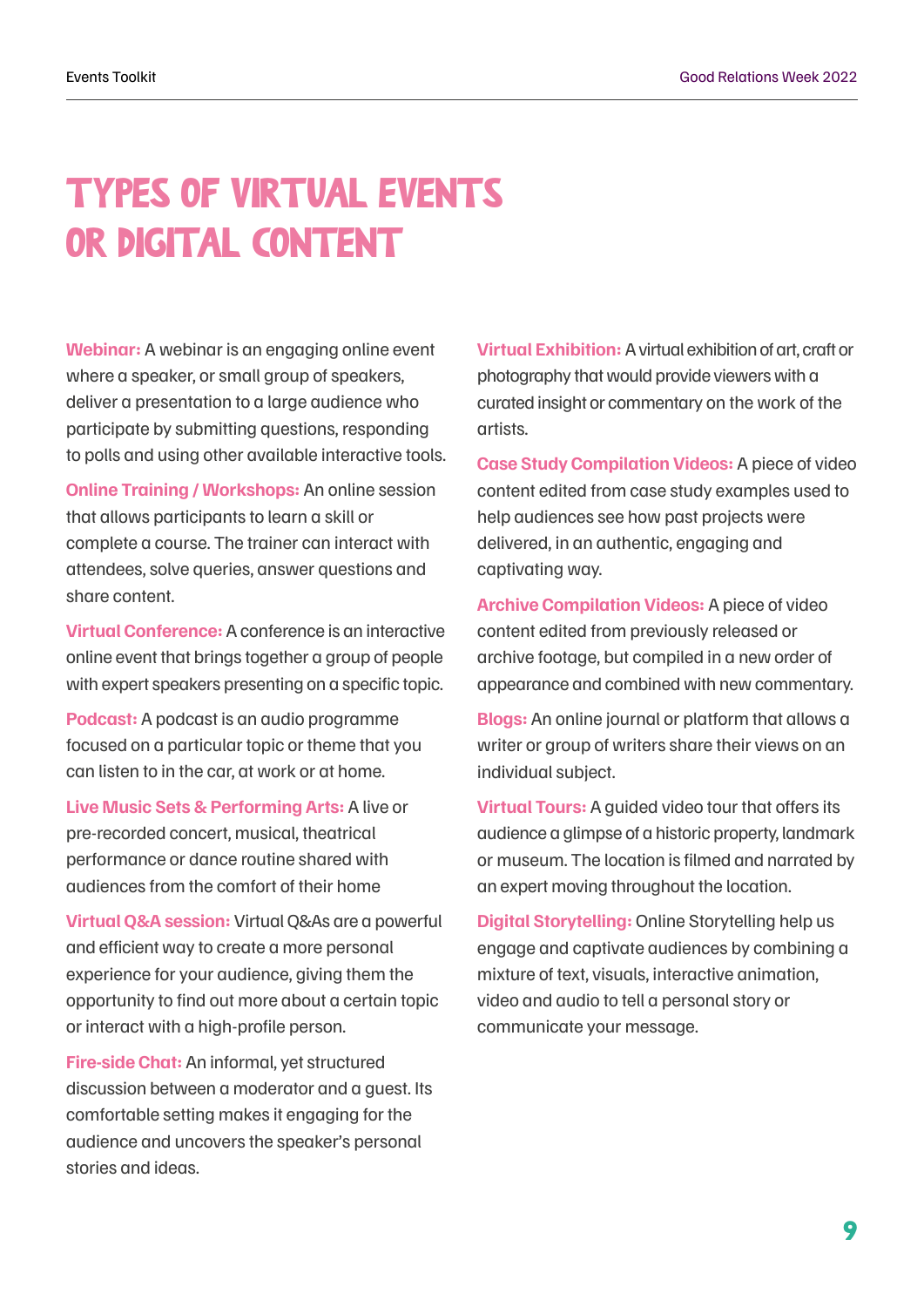### HOW TO DELIVER AN ONLINE EVENT OR PIECE OF DIGITAL

From planning, presenting, recording and hosting, follow these essential tips and tricks to help you create an incredible virtual event or piece of digital content.

#### **What do you want to get from it?**

Focus on why you're holding this virtual event or creating this piece of digital content. What specific outcomes are you looking for?

**Define your audience:** Your target audience will determine everything else about your event or content, from the topic to the format used. Try and focus on what your target audience looks like and who you want to virtually attend your event or see your piece of content.

**Pick a Stellar Topic:** Choose your topic wisely. Your attendees or viewers are tuning into your event or watching your content to learn something, so prioritise what you believe they will find the most topical.

**Focus on the Content: It's important to remember** that content is king, it needs to capture and hold people's attention. Make sure that your topics are well chosen, speakers are engaging, and that storytelling is at the heart of your content.

**Choose Your Format:** We have provided an extensive list of potential formats you could use – it is about selecting the one you find the most resonates with your audience and easiest for you to use.

**Select your Hosting Platform:** You have quite a few options when it comes to choosing a virtual event platform or other method of streaming or hosting your content. Pick the hosting platform based on where most of your attendees can be part of the event or where your audience can view the content.

**To help you envision what the set up could look like, we've put together a few examples.**

10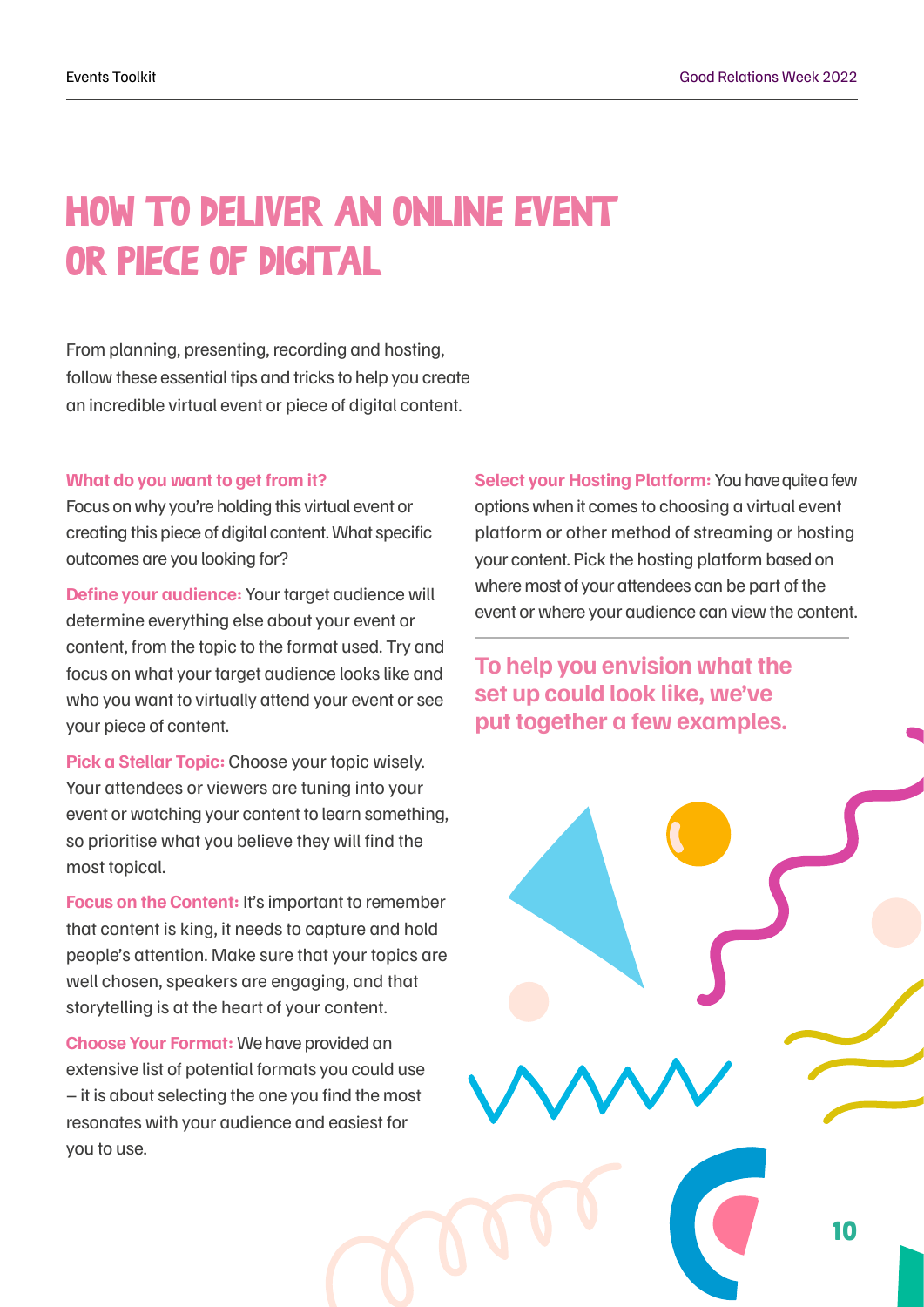| <b>PLATFORM</b>               | <b>SYNOPSIS</b>                                                                                                                                                                                                                                                                                        |
|-------------------------------|--------------------------------------------------------------------------------------------------------------------------------------------------------------------------------------------------------------------------------------------------------------------------------------------------------|
| <b>FACEBOOK</b>               | A free option for hosting pre-recorded content or streaming live virtual<br>events or content. This platform allows users to tap into an already existing<br>audience base.                                                                                                                            |
| <b>INSTAGRAM</b>              | Instagram is a free photo and video sharing application that allows users to<br>host video or image content. Instagram Live is a feature of Instagram Stories<br>that can be used to broadcast events to a digital audience and engage with<br>them in real time.                                      |
| <b>TWITTER</b>                | Twitter is an online news and social networking site where people<br>communicate in short messages called tweets. It's a free option for hosting<br>pre-recorded content or streaming live virtual events. You can easily create<br>live videos, powered by Periscope, to share what's happening live. |
| <b>YOUTUBE</b>                | YouTube is a video sharing service where users can create their own profile,<br>upload videos, watch, like and comment on other videos. The YouTube<br>Livestream feature is a free and easy option for streaming live virtual events<br>or content.                                                   |
| <b>DAILY</b><br><b>MOTION</b> | Daily Motion similar to YouTube - is a video sharing service where users can<br>create their own profile, upload videos, watch, like and comment on other<br>videos. It also offers a free and easy option for streaming live virtual events or<br>content.                                            |
| <b>VIMEO</b>                  | Vimeo is an optimized online video streaming site that allows users to view,<br>upload and share videos.                                                                                                                                                                                               |
| LOOM                          | Loom is a video recording tool that allows you to instantly share videos. Users<br>can record your camera, microphone, and desktop simultaneously. Videos<br>are then instantly available to share through Loom's patented technology.                                                                 |
| <b>Z00M</b>                   | Zoom is a cloud-based video conferencing service you can use to virtually<br>meet with others - either by video or audio-only or both, all while conducting<br>live chats - and it lets you record those sessions to view later.                                                                       |
| <b>SOUNDCLOUD</b>             | SoundCloud is an audio-sharing social-networking platform for both listeners<br>and creators. It encompasses a streaming service, a distribution platform and<br>an online community.                                                                                                                  |
| <b>PODBEAN</b>                | Podbean is a podcast publishing tool that provides free and premium hosting<br>packages. It integrates publishing, management, syndication and analysis<br>tools into an easy-to-use podcasting package.                                                                                               |
| <b>BUZZSPROUT</b>             | Buzzsprout is a podcast hosting platform. It targets new podcasters by<br>making it easy to publish and distribute a podcast.                                                                                                                                                                          |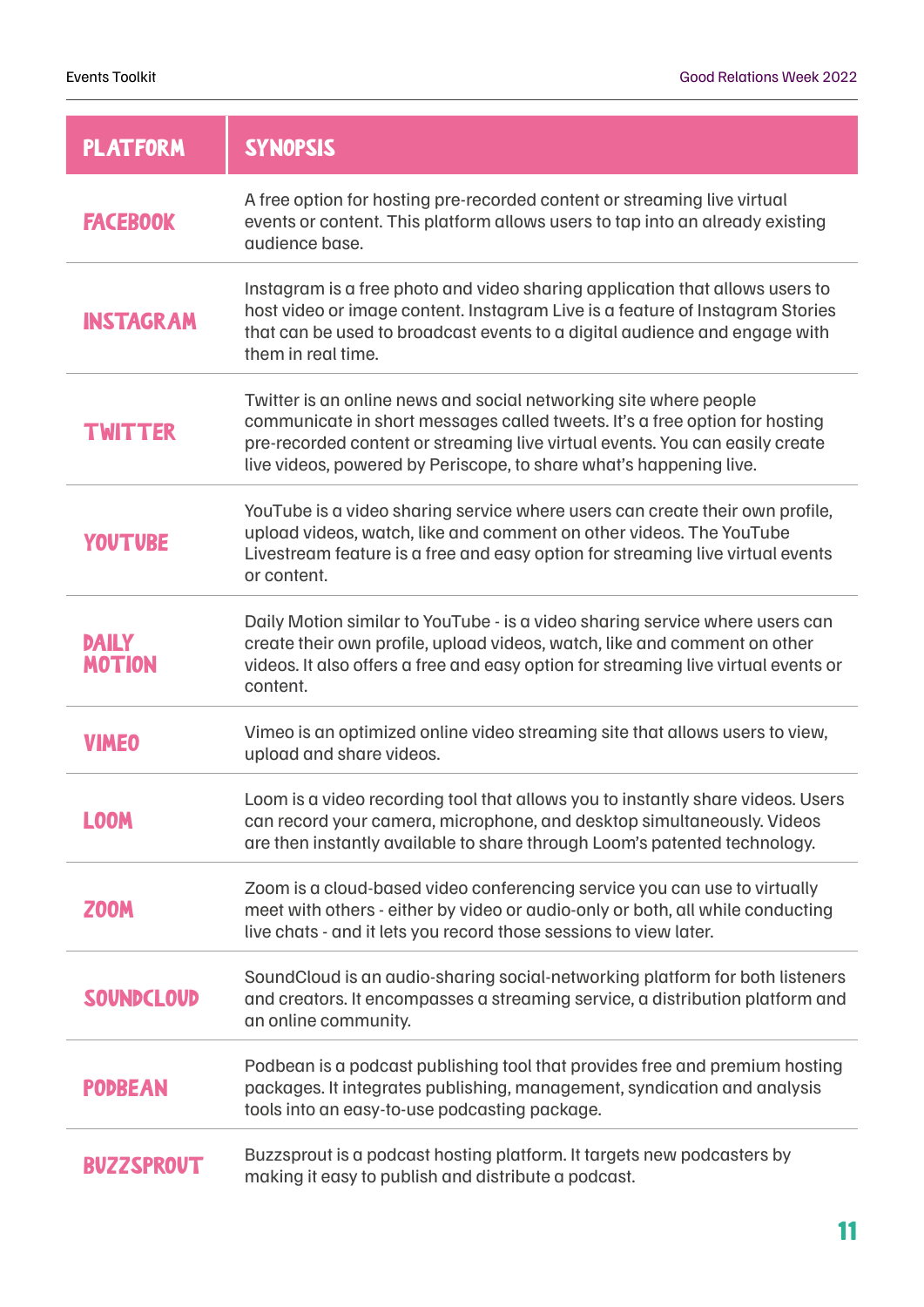### HOW TO DELIVER AN ONLINE EVENT OR PIECE OF DIGITAL

**Invest in the right equipment:** How much you can spend on equipment will depend on your budget and what you are trying to deliver. Here are a few essential pieces of equipment to host an amazing virtual event or create a compelling piece of digital content:

- Professional-grade camera
- Audio capturing equipment
- Necessary computer equipment with editing, hosting and streaming software
- Encoder (hardware or software)
- WiFi connection
- **Lighting**
- Accessories (cables, tripods, and batteries)

An alternative option is to employ a professional third-party service provider to execute all aspects of your online event or the production and creation of your digital content.

**Deliver your event or create content with your smart phone:** Do you want to create videos without having costly equipment? If you have a smartphone or a laptop, you already have all of the tools you need to create content or host a virtual event.

Smartphones have amazing cameras that take exceptional photos and videos. You can use your smartphone to create content quickly and easily, as well as your laptop's built-in camera to host a virtual conference or webinar.

Don't be put off by expensive pieces of equipment, thanks to technology that you use every day there are a myriad of ways to create your digital content and host your virtual event at the push of the button. **Test, Test, Test:** Set up a test of your event, using your selected hosting platform. Try out every feature you want to use during your event and record a clip. Get feedback on video or audio quality, backdrop, and anything else that will optimize your event or content to be the best it can be.

If you are uploading a piece of digital content to a hosting platform, ensure that all videos are produced in an appropriate format and file sizes, and that it plays smoothly across all devices and browsers, and is compatible with mobile devices.

#### **Promote your event or digital content:**

It is not enough to simply plan and execute your event or creative content. Your key target audiences need to know about it so they can sign-up and join in or watch it when it is launched. Determine which channels are best suited to reach your desired audience i.e. social media or email newsletter.

**Track Your Results:** Make sure to track the data and analyse it. It is important to know how many attendees registered and how many attended and for how long. It is important to track viewing figures and engagement rates of content. This valuable data will be key to the development and coordination of future events or content.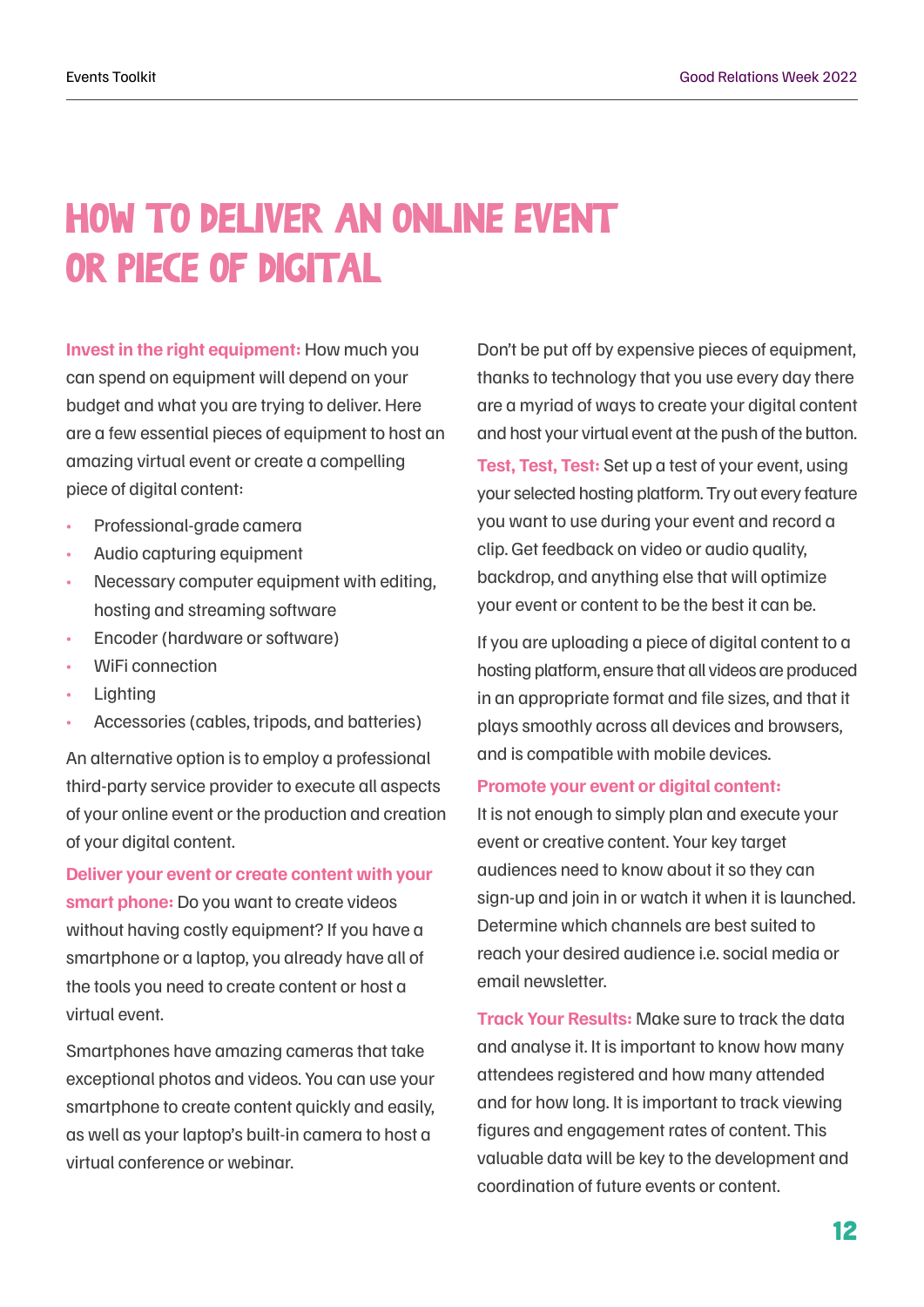**Ask for Feedback:** Ask event attendees or viewers for their feedback. Tools like SurveyMonkey can provide invaluable insights into how and what to improve for future online events or content

**Follow the guidelines:** When organising a virtual event or creating digital content groups and organisations will need to **strictly ensure** all necessary government recommendations and guidelines have been followed to prevent potential liability. This will include GDPR, Copyright, Usage Rights, Health and Safety, Cybersecurity and working and/or communicating with Young People.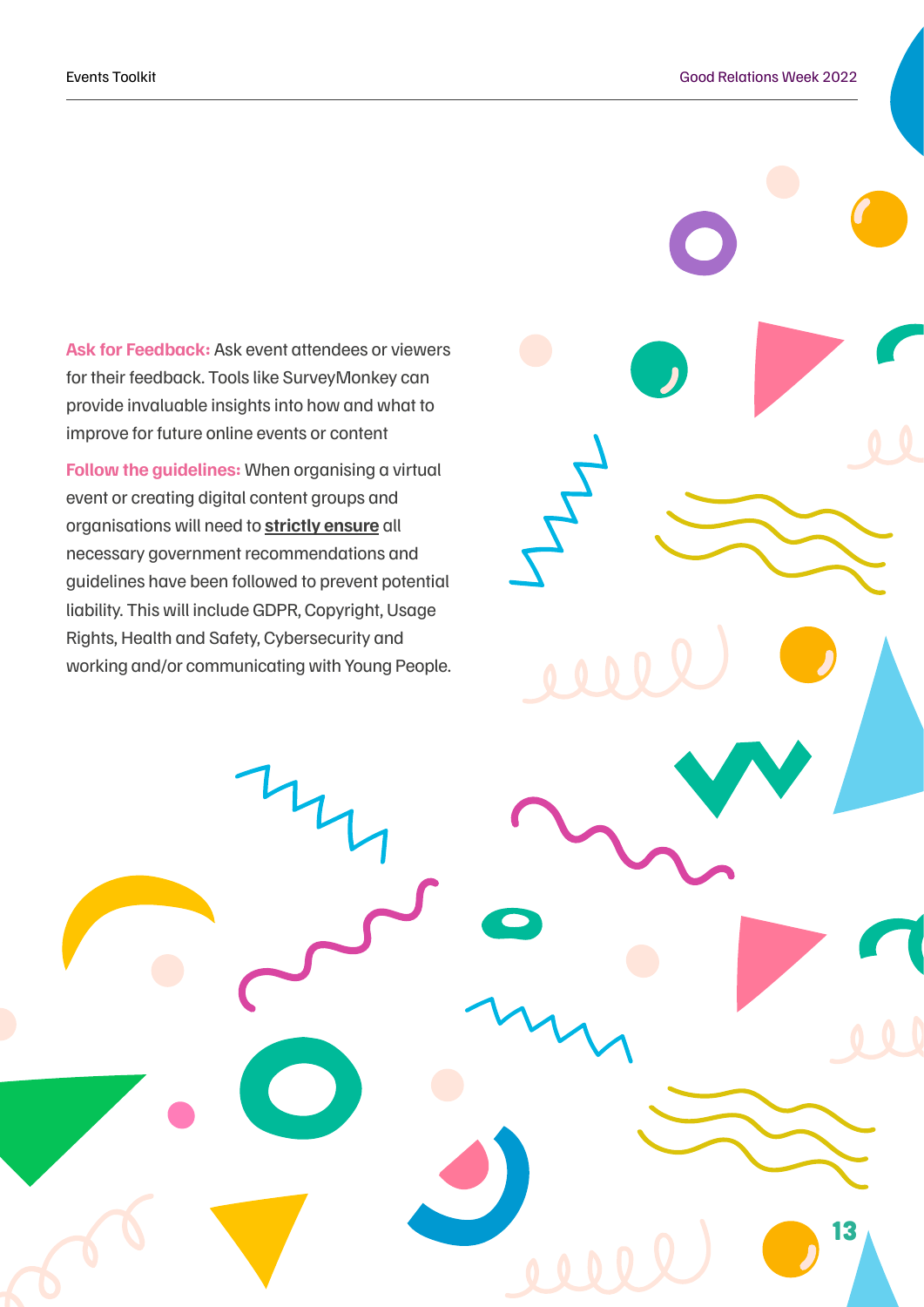### HYBRID EVENTS

Why not make your event available to as many people as possible by hosting a Hybrid Event? Hybrid events are the perfect bridge between virtual and online.

### WHAT IS A HYBRID EVENT?

A hybrid event combines a live physical event and audience with a virtual component and virtual audience. This can either be live or recorded, depending on your event goals.

**For a Hybrid Event to be successful, it should integrate the physical in-person component seamlessly with an online audience.**

#### **How to deliver a Hybrid Event**

Hybrid Events are a new territory and In order to keep you right, we've created a simple checklist to help you keep on top of the process.

#### **Plan your Budget**

Hybrid events will still require using a virtual event platform and investing in technology to enable video streaming. It can be a lot to keep track of, so here's a shortlist of what you want to consider when hashing out your budget.

- Hybrid event platform
- Cameras and tripods
- Microphones
- Live venue
- Music or entertainment checks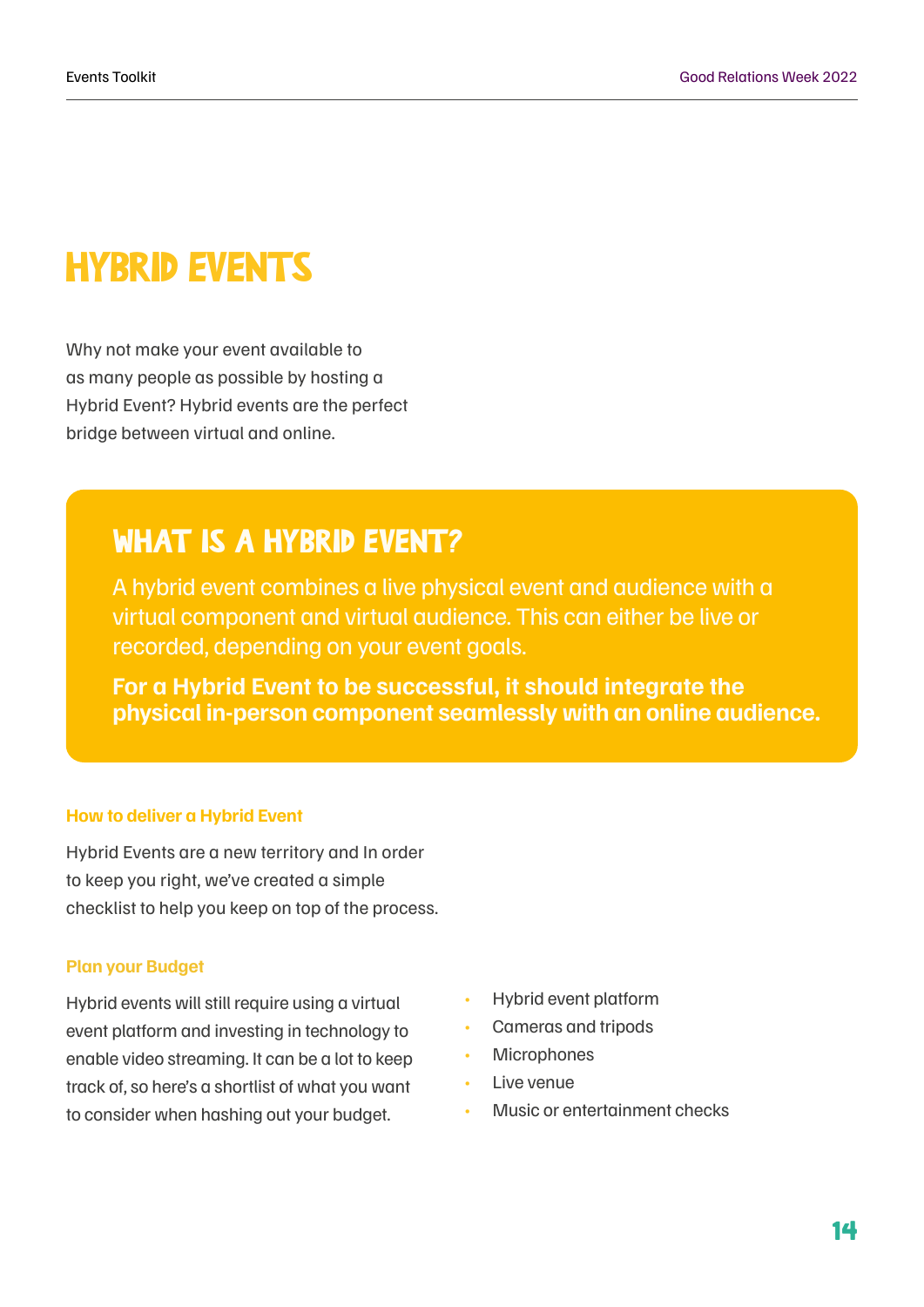### HOW TO DELIVER A HYBRID EVENT

**Create a Balanced Agenda:** Hybrid events are all about balance. You have two different audiences with two different needs. To make your event successful, you have to find the common ground between these two groups. Start by defining what each group wants from their event experience.

• In-Person Audience

An in-person audience won't need as much effort as they will already be eager to participate, excited to attend and easier to connect with than your virtual audience. They may not need as many breaks and will be more focused on any speakers or presenters.

• Virtual Audience

Your virtual audience will prefer short, easy-to-digest content. They will need more attention when it comes to engagement. You might want to consider incorporating live Q&As, polls and quizzes.

Catering To a Hybrid Audience

So, what's the middle ground? Consider breaking up your agenda so you don't lose your virtual audience. Make sure that it is one event but with two experiences. A common mistake with Hybrid Events is having two separate events for each audience, or isolating one group by holding an activity that one audience cannot participate in.

**Select Your Virtual Platform:** Since you will have a virtual audience for your event, choose your virtual platform with care. Utilise a platform that offers you live streaming, engagement and networking features, high-quality audio and video and the choice to record sessions. These features are essential and should be considered non-negotiable. Test your platform before the event to make sure it has all the features you need and that it is easy to navigate.

**Create Excitement:** Think about promoting your event on your social media channels and keep your followers updated. Let them know what you are planning and create a hype for them to be excited about. Consider creating a Facebook Event or an Eventbrite to let people know about your event, and mention that it is available for virtual and in-person audience.

**Follow the Rules!** Make sure that you are following the government guidelines highlighted in the physical events section for your live audience.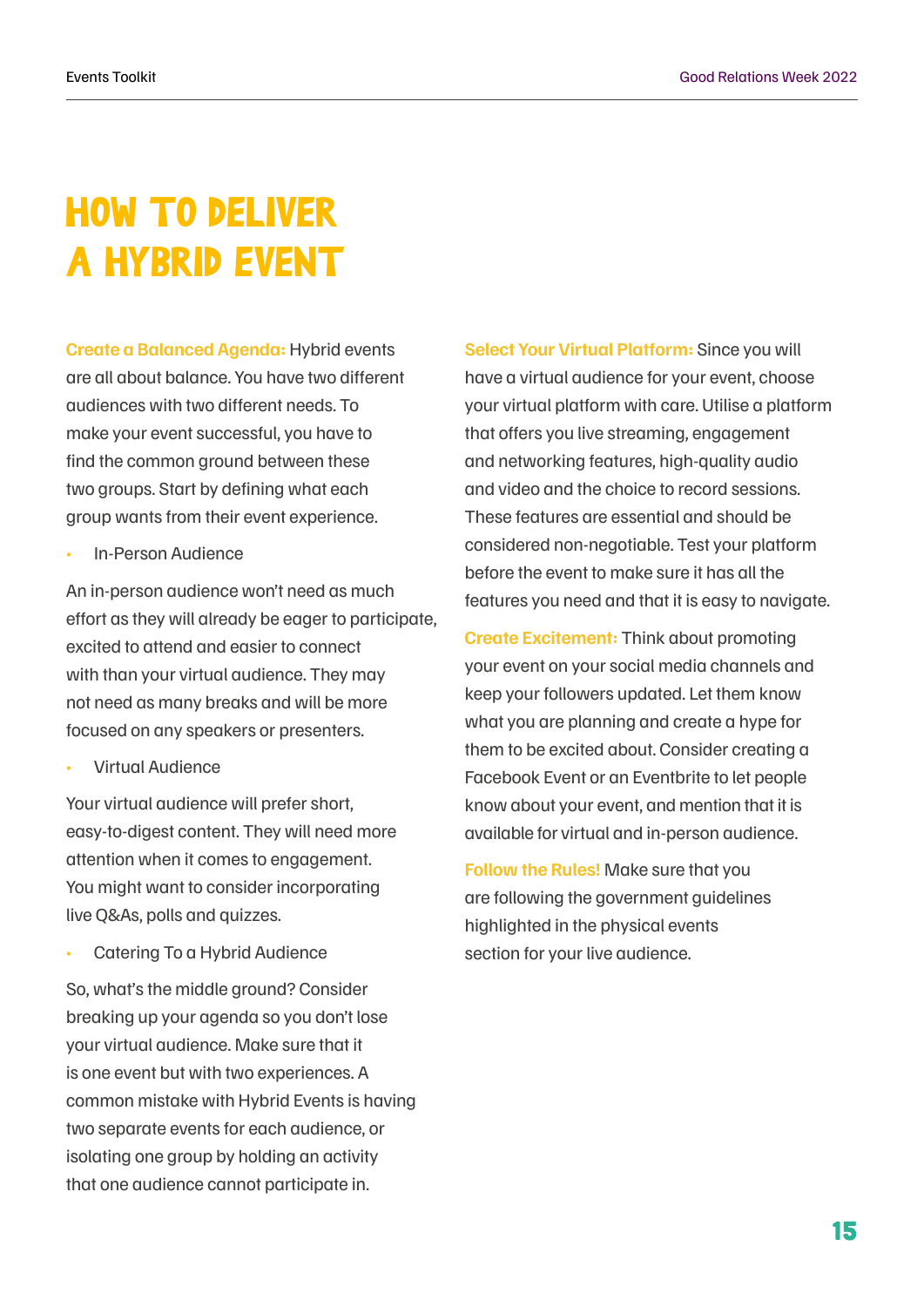#### **Communicate With Your Attendees:**

Communicating with your audience is essential. Communication ensures that they have the correct information and are updated about the event. Remember that Hybrid Events are a new territory, so it not everyone will be familiar with the process. Pay extra attention to your virtual audience as they may not be familiar with the technical side of the process and may experience technical issues. It may be useful having someone on your social media channels providing instructions on how to join the live event.

**Enjoy the Process!** It can be hectic organising the event, but don't forget to enjoy the process. Use the time to master new skills, making new friends, learning and networking.

**Consider Keeping a Video Library:** Now that your event is over, you might want to consider uploading the live stream to your website or social media channels available for anyone who could not attend, or simply for memory!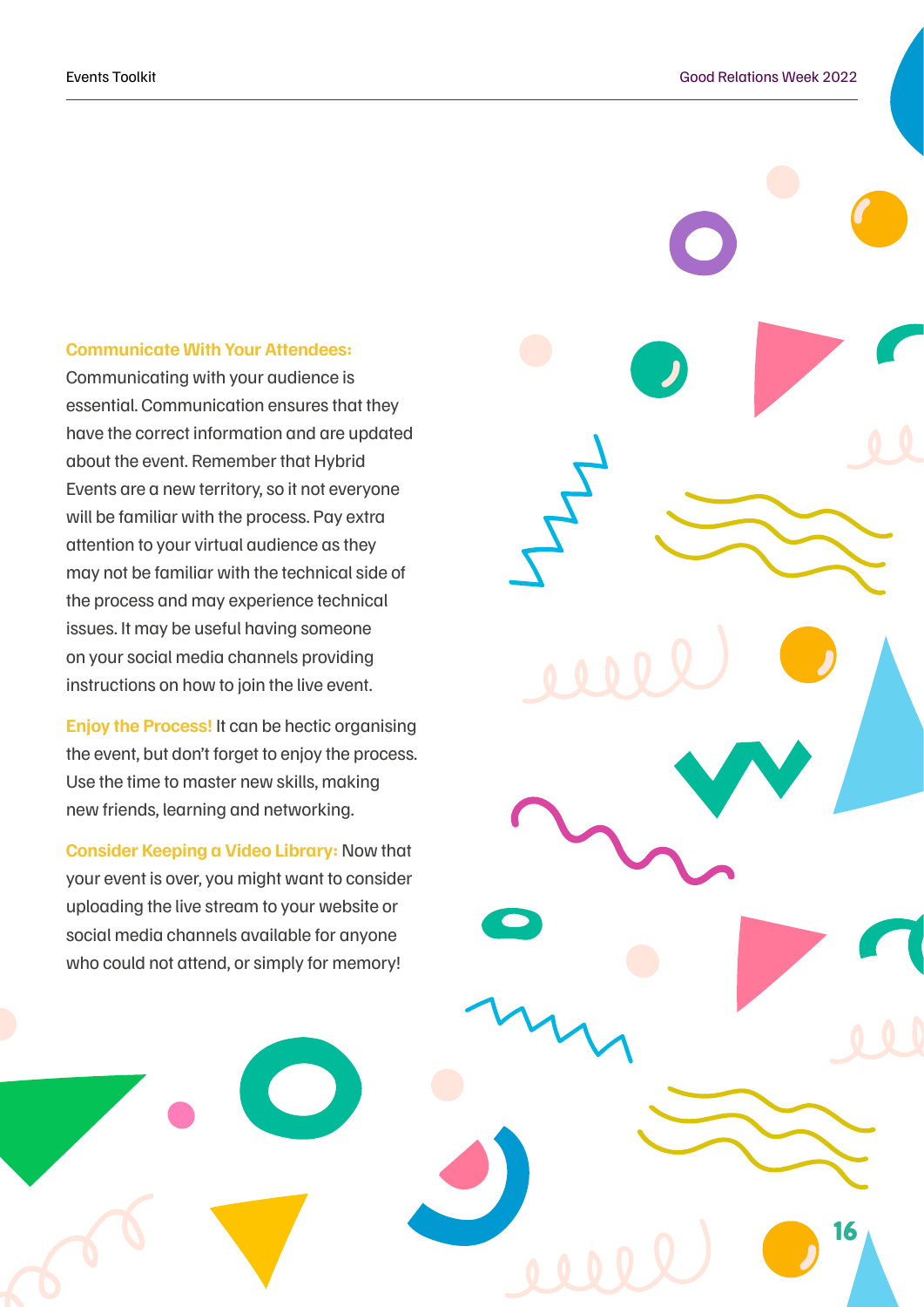### NEED HELP?

Need help with an idea for a face-face or virtual event or a piece of digital content?

Contact us at [grw22@asgandpartners.com](mailto:grw21%40asgandpartners.com?subject=GRW%20Help) and we'll help you brainstorm to get you up and running quickly.

### GRANT SUPPORT

Need grant support for an idea? The Community Relations Council is committed to providing financial support to local group and organisations to assist them in hosting an online event or to create a piece of digital content as part of Good Relations Week 2022.

Please visit: [community-relations.org.uk](https://www.community-relations.org.uk/)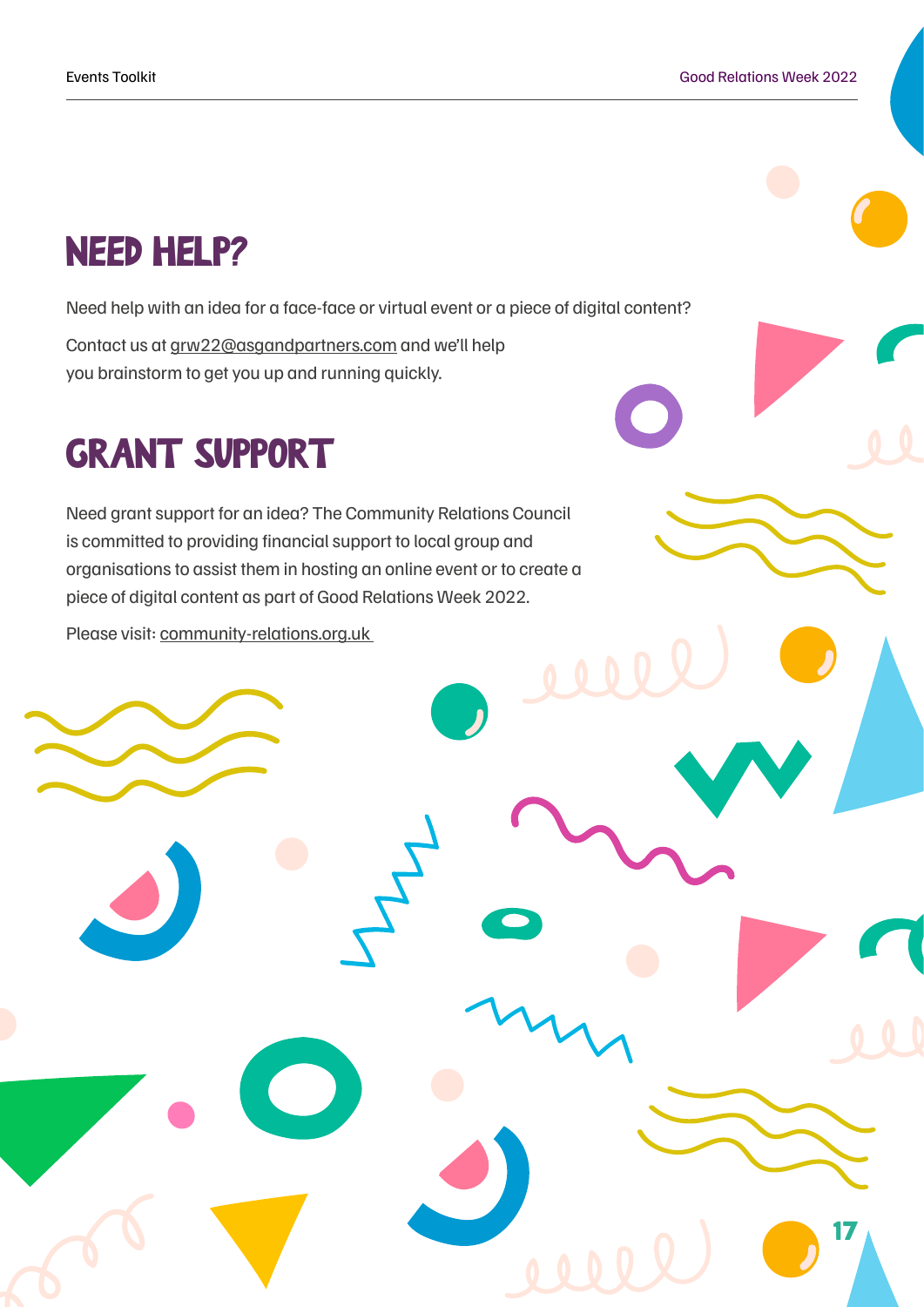## REGISTER YOUR ONLINE EVENT OR DIGITAL CONTENT

If you are ready to register your online event or piece of digital content, you can do it right here:

www.goodrelationsweek.com



STEP 1: **CREATE AN ACCOUNT** 



**STEP 2: REGISTER YOUR EVENT** 



STEP 3: **WAIT FOR APPROVAL** 

Sign-up and log-in to register your physical event, online event or piece of online content using our automated online registration system.

### REGISTRATION FORM DEADLINE

5pm on Friday 26th August 2022